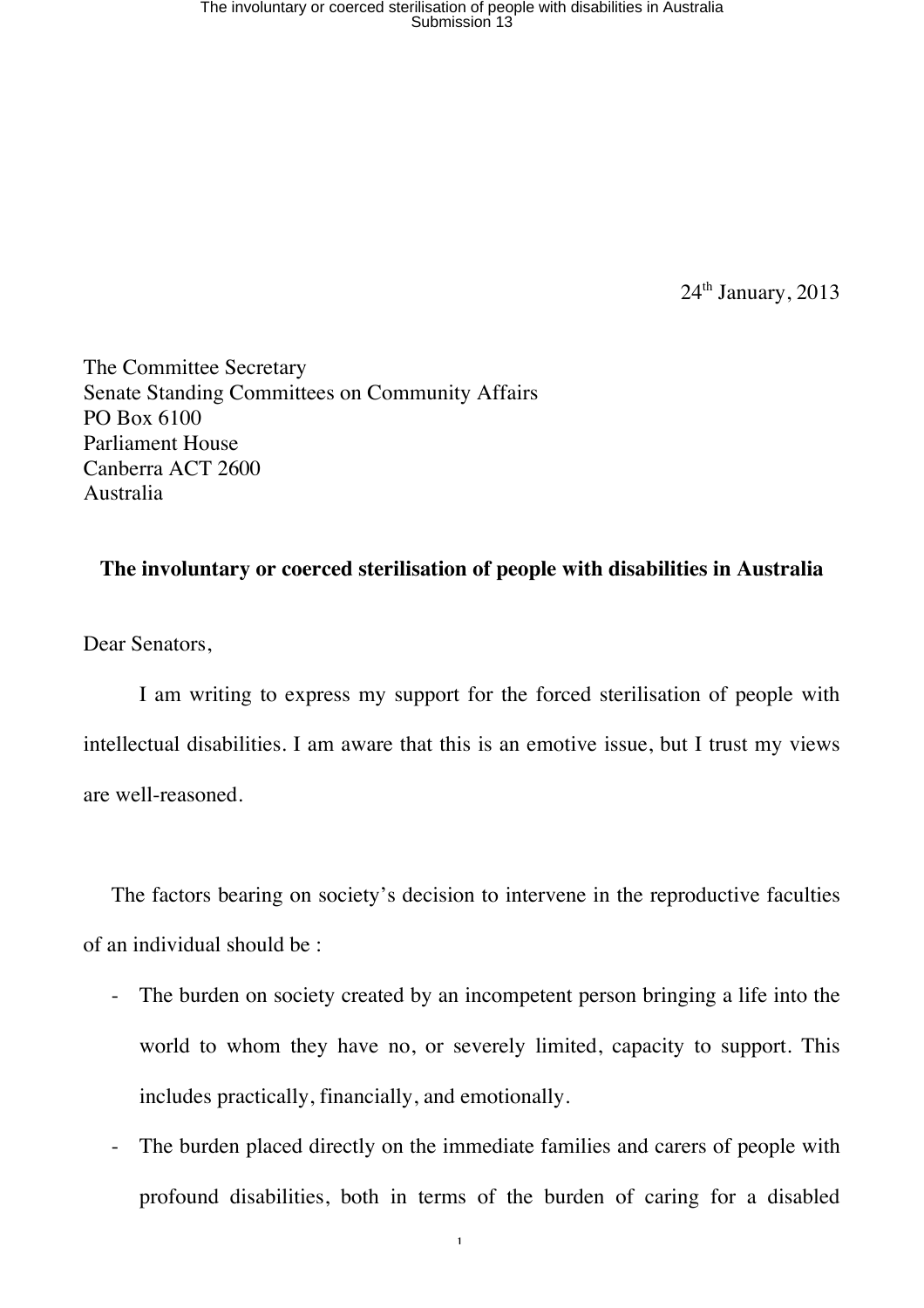person's child, but also the management of menstruation, inappropriate promiscuous behavior, etc.

The likelihood that the progeny of a person suffering from certain types of genetic defect will also share that defect. It is acknowledged that not all genetic disabilities are transmissible, but authorizing bodies should not shy from this issue and should not be put off by an accusation of Eugenic intent.

Society, and thus government, should feel entirely justified in sterilising people, male and female, with intellectual disabilities.

I exhort the committee to place the very greatest weight in the submissions of family (often parents) of intellectually disabled people and to sympathise with their stories of caring for people who cannot manage their period, who cannot grasp the social norms of appropriate sexual behaviour, and who would not be able to care for a baby.

In contrast, I encourage the committee to reject the submission of bodies like the Australian Human Rights Commission where they describe sterilisation as "Violent" and akin to "Torture", and a violation of Human Rights. The authors of such submissions have no idea of the practical realities of caring for disabled people and their proposals to criminalise sterilisation deserve only contempt. The over-riding right the AHRC *should* be defending is the right of a person to be born to a parent able to care for them, and the right to be born without an avoidable genetic defect that will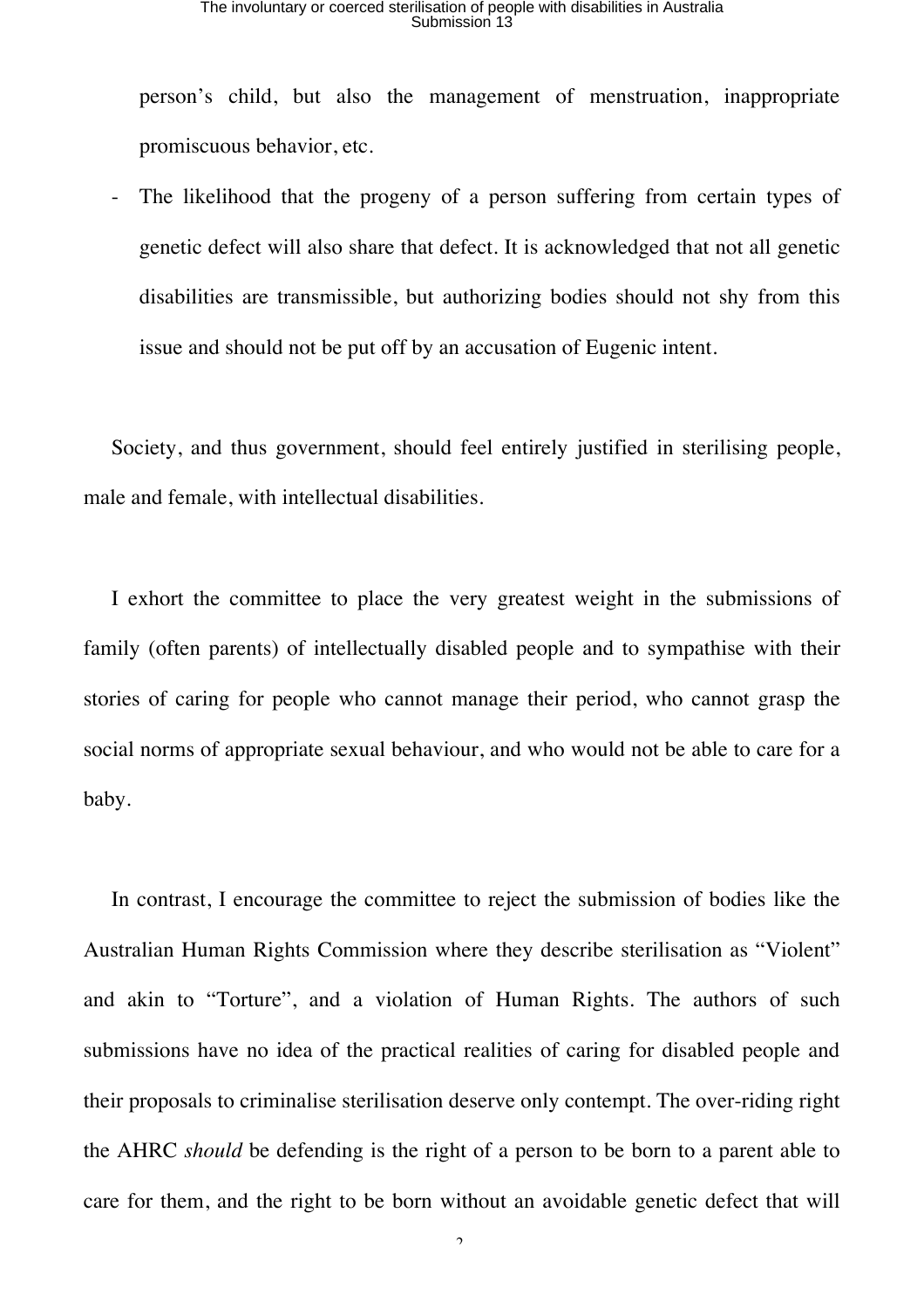## The involuntary or coerced sterilisation of people with disabilities in Australia Submission 13

significantly diminish their quality of life from birth to death. Their failure to acknowledge this obvious right shows that they are ideologically motivated and hopelessly out of touch.

This inquiry should find that a far greater presumption to sterilise should be held among bodies tasked with authorising sterilisation. Far less weight should be given to the wishes of the intellectually disabled persons. This is because governments have always weighed individual rights and freedoms against the costs to society for those rights and freedoms. These freedoms and rights also imply responsibilities. Current assumptions of where the lower threshold is of the ability to apprehend and discharge those responsibilities, or to provide "informed consent", are too generous. A useful parallel: Parents retain a degree of legal authority over children under 16. The High Court affirmed<sup>1</sup> in 1992 that beneath that age, a minor lacked the capacity to refuse medical treatment deemed to be in their best interests. I would suggest that any intellectual disability resulting in an arrested mental development beneath that age should predispose authorising bodies to rule that the final say regarding sterilisation procedures should reside overwhelmingly with the parents or carers.

It is my view that Society should not intervene in the reproductive lives of physically disabled people, providing they possess normal intellectual capacity and can articulate their wishes, and where there is no greater risk of passing a genetic defect to their children than there exists for the general population. One would hope